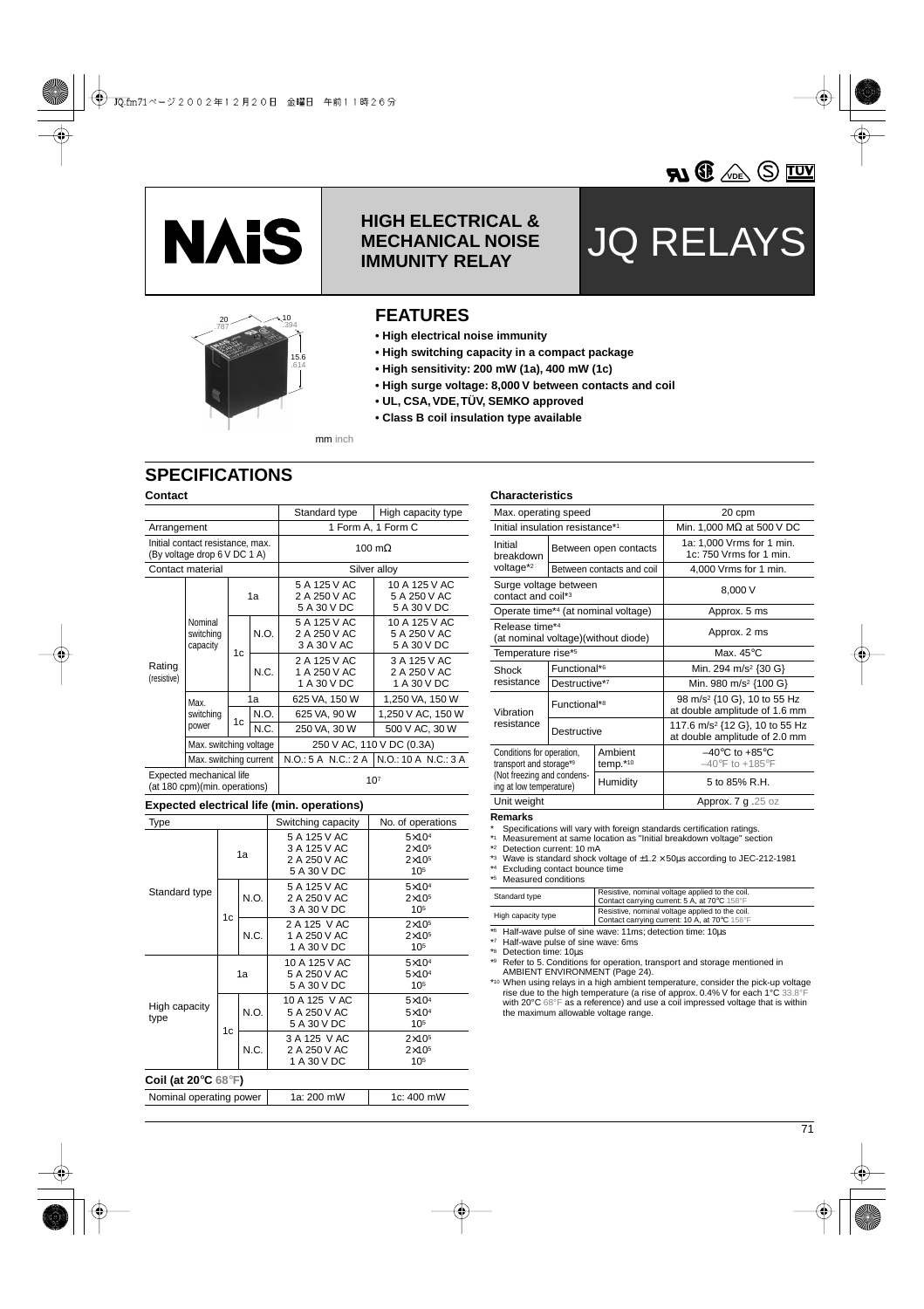# **TYPICAL APPLICATIONS**

- Air conditioners
- Refrigerators
- Microwave ovens
- Heaters

JQ

# **ORDERING INFORMATION**

| B<br>P<br>Ex. JQ<br>1a        |  |                                   |                                                            |                            |  |  |  |  |
|-------------------------------|--|-----------------------------------|------------------------------------------------------------|----------------------------|--|--|--|--|
| Contact<br>arrangement        |  | Contact capacity                  | Coil insulation class                                      | Coil voltage (DC)          |  |  |  |  |
| 1a: 1 Form A<br>1: 1 Form $C$ |  | Nil: Standard<br>P: High capacity | Nil: Class E coil insulation<br>B: Class B coil insulation | 5, 6, 9, 12, 18, 24, 48* V |  |  |  |  |

UL/CSA, VDE, SEMKO approved type is standard.

\* Available only for 1 Form C type

# **TYPES AND COIL DATA at 20**°**C 68**°**F**

|                                                      |          | Part No.        | Nominal<br>voltage, V DC | Pick-up<br>voltage, V DC<br>(min.) | Drop-out<br>voltage, V DC<br>(min.) | Nominal<br>operating<br>current, mA | Nominal<br>operating<br>power, mW | Coil resistance.<br>$\Omega$ (±10%) | Max. allowable<br>voltage, V DC                                    |
|------------------------------------------------------|----------|-----------------|--------------------------|------------------------------------|-------------------------------------|-------------------------------------|-----------------------------------|-------------------------------------|--------------------------------------------------------------------|
| Standard                                             |          | JQ1a-5V         | 5                        | 3.75                               | 0.25                                | 40                                  |                                   | 125                                 | 180% of<br>nominal voltage<br>(at $20^{\circ}$ C 68 $^{\circ}$ F)  |
|                                                      | type     | JQ1a-6V         | 6                        | 4.5                                | 0.3                                 | 33.3                                |                                   | 180                                 |                                                                    |
|                                                      |          | JQ1a-9V         | 9                        | 6.75                               | 0.45                                | 22.2                                | 200                               | 405                                 |                                                                    |
|                                                      |          | JQ1a-12V        | 12                       | 9                                  | 0.6                                 | 16.7                                |                                   | 720                                 |                                                                    |
|                                                      |          | <b>JQ1a-18V</b> | 18                       | 13.5                               | 0.9                                 | 11.1                                |                                   | 1,620                               |                                                                    |
| Form A                                               |          | JQ1a-24V        | 24                       | 18                                 | 1.2                                 | 8.3                                 |                                   | 2,880                               |                                                                    |
|                                                      | type     | JQ1aP-5V        | 5                        | 4                                  | 0.25                                | 40                                  |                                   | 125                                 | 130% of<br>nominal voltage<br>(at $85^{\circ}$ C 185 $^{\circ}$ F) |
| $\overline{\phantom{0}}$                             |          | JQ1aP-6V        | 6                        | 4.8                                | 0.3                                 | 33.3                                | 200                               | 180                                 |                                                                    |
|                                                      | capacity | JQ1aP-9V        | 9                        | 7.2                                | 0.45                                | 22.2                                |                                   | 405                                 |                                                                    |
|                                                      |          | JQ1aP-12V       | 12                       | 9.6                                | 0.6                                 | 16.7                                |                                   | 720                                 |                                                                    |
|                                                      |          | JQ1aP-18V       | 18                       | 14.4                               | 0.9                                 | 11.1                                |                                   | 1,620                               |                                                                    |
|                                                      | ら<br>エ   | JQ1aP-24V       | 24                       | 19.2                               | 1.2                                 | 8.3                                 |                                   | 2,880                               |                                                                    |
|                                                      |          | <b>JQ1-5V</b>   | 5                        | 3.75                               | 0.25                                | 80                                  |                                   | 62.5                                | 150% of<br>nominal voltage<br>(at $20^{\circ}$ C 68 $^{\circ}$ F)  |
|                                                      |          | <b>JQ1-6V</b>   | 6                        | 4.5                                | 0.3                                 | 66.7                                | 400                               | 90                                  |                                                                    |
|                                                      | type     | <b>JQ1-9V</b>   | 9                        | 6.75                               | 0.45                                | 44.4                                |                                   | 202.5                               |                                                                    |
|                                                      | Standard | JQ1-12V         | 12                       | 9                                  | 0.6                                 | 33.3                                |                                   | 360                                 |                                                                    |
|                                                      |          | JQ1-18V         | 18                       | 13.5                               | 0.9                                 | 22.2                                |                                   | 810                                 |                                                                    |
|                                                      |          | JQ1-24V         | 24                       | 18                                 | 1.2                                 | 16.7                                |                                   | 1,440                               |                                                                    |
| Form C<br>type<br>$\overline{ }$<br>capacity<br>High |          | JQ1-48V         | 48                       | 36                                 | 2.4                                 | 8.3                                 |                                   | 5,760                               |                                                                    |
|                                                      |          | JQ1P-5V         | 5                        | 4                                  | 0.25                                | 80                                  |                                   | 62.5                                |                                                                    |
|                                                      |          | JQ1P-6V         | 6                        | 4.8                                | 0.3                                 | 66.7                                |                                   | 90                                  | 110% of<br>nominal voltage<br>(at $85^{\circ}$ C 185 $^{\circ}$ F) |
|                                                      |          | JQ1P-9V         | 9                        | 7.2                                | 0.45                                | 44.4                                |                                   | 202.5                               |                                                                    |
|                                                      |          | <b>JQ1P-12V</b> | 12                       | 9.6                                | 0.6                                 | 33.3                                | 400                               | 360                                 |                                                                    |
|                                                      |          | <b>JQ1P-18V</b> | 18                       | 14.4                               | 0.9                                 | 22.2                                |                                   | 810                                 |                                                                    |
|                                                      |          | <b>JQ1P-24V</b> | 24                       | 19.2                               | 1.2                                 | 16.7                                |                                   | 1,440                               |                                                                    |
|                                                      |          | <b>JQ1P-48V</b> | 48                       | 38.4                               | 2.4                                 | 8.3                                 |                                   | 5,760                               |                                                                    |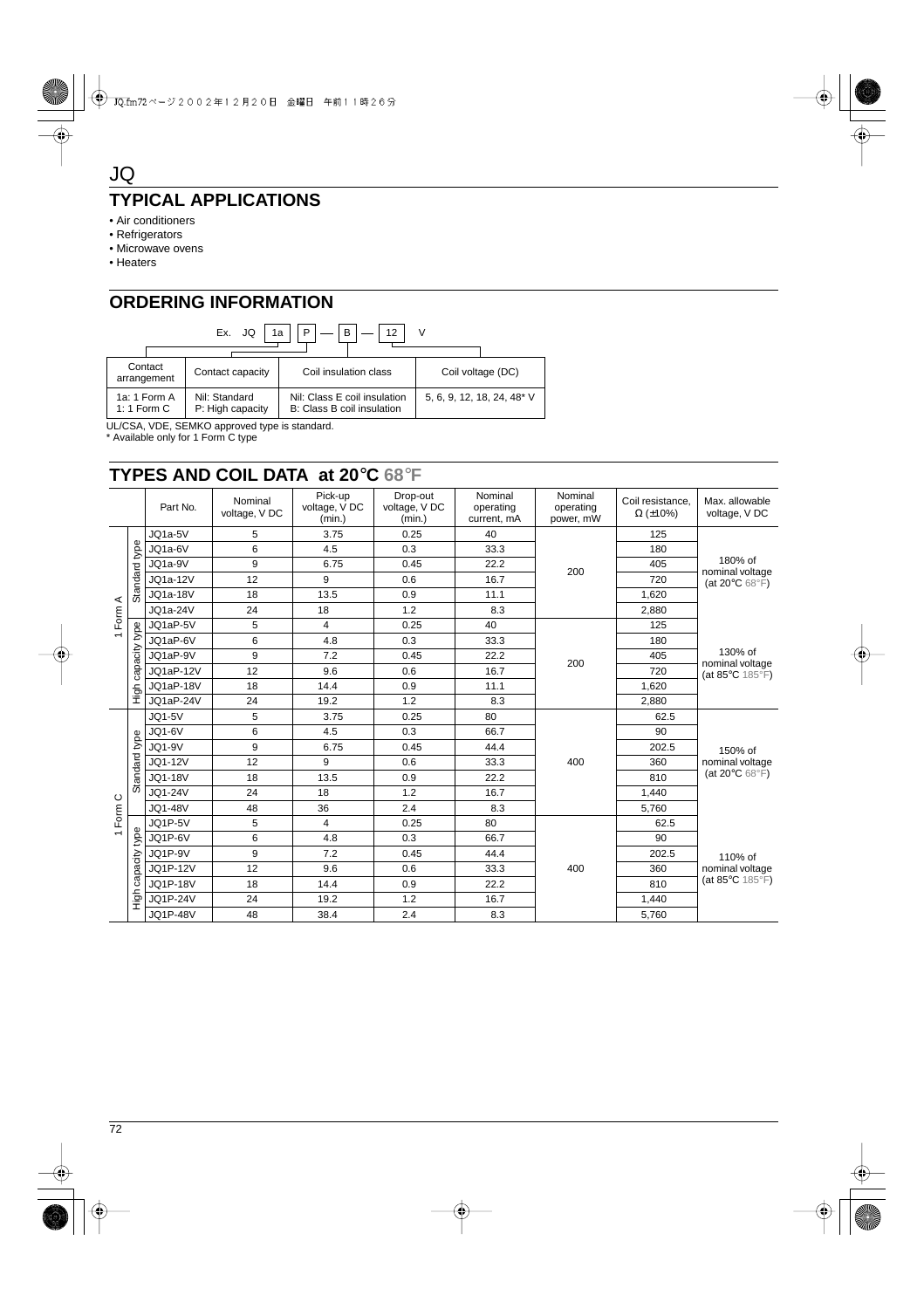# **DIMENSIONS** mm inch







 $\frac{\text{Dimension}}{\text{Max. 1mm}}$ . 039 inch  $\frac{\text{General tolerance}}{\pm 0.2 \pm 0.08}$ Max. 1mm .039 inch **1 to 5mm** .039 to .118 inch  $\pm 0.3 \pm .012$ <br>**Min. 5mm** .118 inch  $\pm 0.4 \pm .016$ Min. 5mm .118 inch



PC board pattern (Copper-side view) 1 Form A 1FormC





# **REFERENCE DATA**

Max. switching capacity (1 Form A type) Max. switching capacity (1 Form C type)





**Standard type**

1-(1). Operate & release time (1 Form A type) Tested sample: JQ1a-12V, 25 pcs.



1-(2). Operate & release time (1 Form C type) Tested sample: JQ1-24V, 25 pcs.



2. Life curve Ambient temperature: room temperature



JQ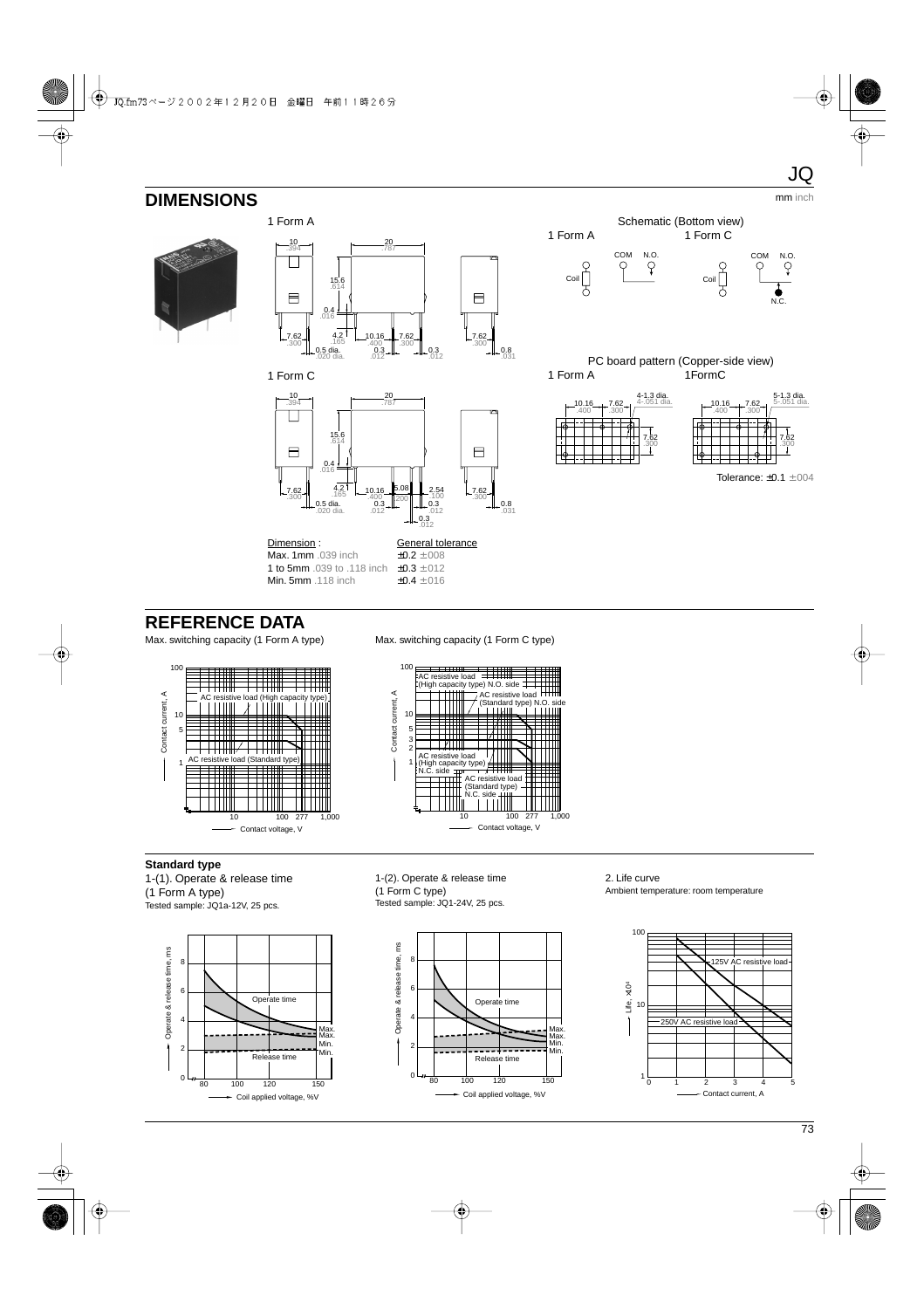

- Coil applied voltage, %V

100 110 120 130 140 150 160

 $0<sub>1</sub>$ 

ىا 0

100 120 140 160 180

Coil applied voltage, %V